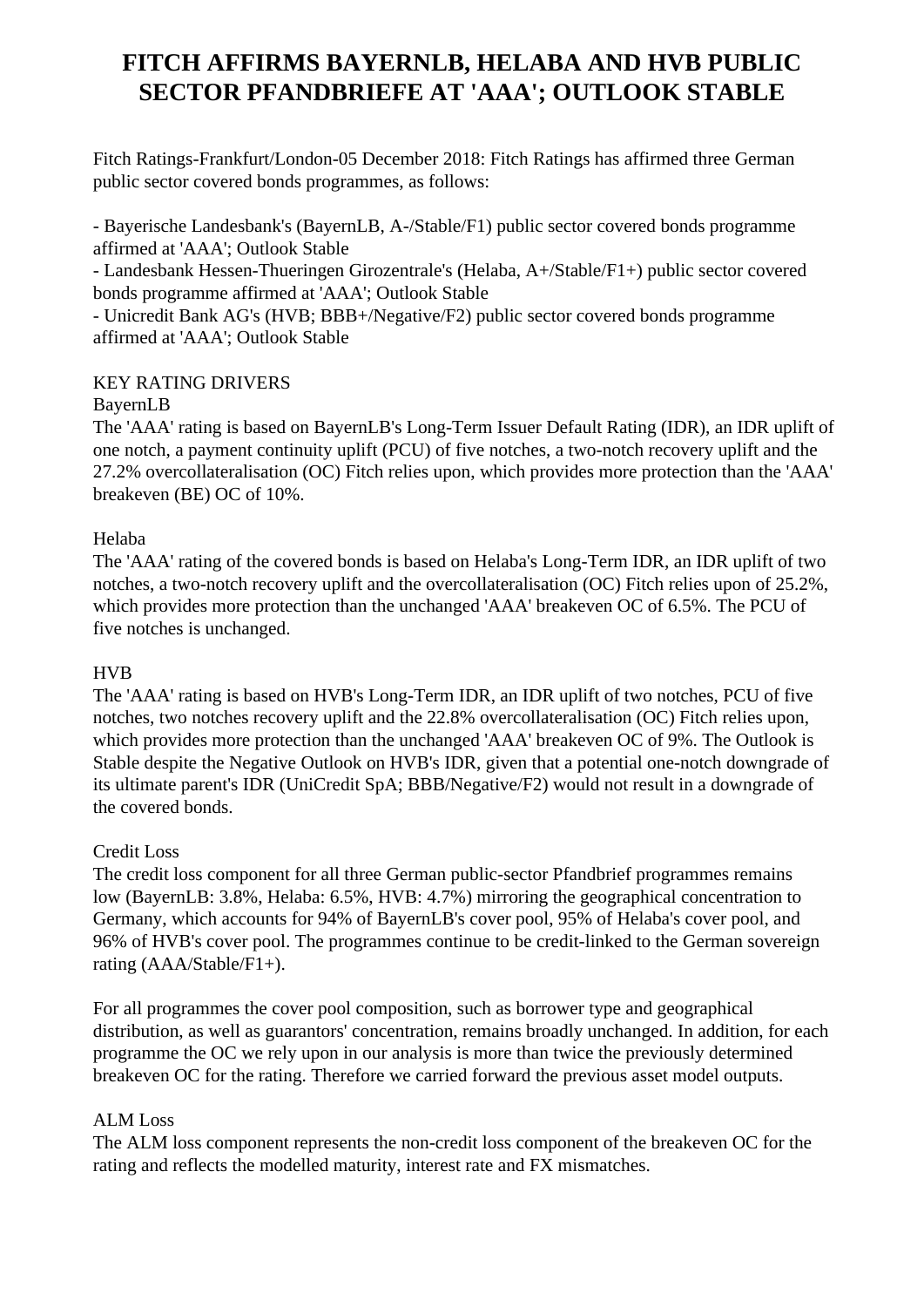BayernLB's 'AAA' breakeven OC has decreased to 10.0% from 10.5% due to a slightly improved ALM loss (6.1% down from 6.7%). This reflects a significant bond redemption in 3Q318, now allowing for cash accumulation, reducing the modelled asset sales.

 As the weighted average life (WAL) of BayernLB's cover assets exceeds eight years, the exposure is above the stress period considered in Fitch's FX stresses. To account for this, we treated the EUR/GBP currency pair as a category 3 instead of category 2 under Fitch's FX stress assumptions. The impact is minimal given the small relative volumes of sterling-denominated assets in the cover pool (2.6%).

 HVB's ALM loss component is unchanged at 4.3%, mirroring the programme's relatively low maturity mismatches. We do not apply any FX stresses since all assets and liabilities are eurodenominated.

 Helaba's Public Sector Pfandbrief rating is based on a 'AA' rating floor and a two-notch recovery uplift. This enables the programme to reach the 'AAA' rating on a recovery basis and we do not seize for ALM loss.

#### RATING SENSITIVITIES

 BayernLB: BayernLB's public sector Pfandbrief 'AAA' rating would be vulnerable to downgrade if any of the following occurs: (i) BayernLB's Long-Term Issuer Default Rating (IDR) is downgraded by three or more notches to 'BBB-' or below; or (ii) the OC that Fitch considers in its analysis drops below Fitch's 'AAA' breakeven level of 10%; or (iii) the German sovereign is downgraded to 'AA+' or below. If the OC that Fitch considers in its analysis drops to the legal minimum requirement, the rating would likely be downgraded to 'A+'.

 Helaba: The 'AAA' rating would be vulnerable to downgrade if Helaba's IDR is downgraded to 'BB +' or below; or (ii) the combined number of notches represented by the IDR uplift and the payment continuity uplift is reduced to one or lower; (iii) the OC that Fitch considers in its analysis drops below Fitch's 'AAA' breakeven level of 6.5%; or (iv) the German sovereign is downgraded to 'AA +' or below. If the OC that Fitch considers in its analysis drops to the legal minimum requirement of 0%, the rating would likely be downgraded to 'AA+'.

 HVB: The 'AAA' rating would be vulnerable to downgrade if any of the following occurs: (i) HVB's Long-Term IDR is downgraded by three or more notches to 'BB+' or below; or (ii) the German sovereign is downgraded to 'AA+' or below; or (iii) the OC that Fitch considers in its analysis drops below Fitch's 'AAA' breakeven level of 9%. If the OC that Fitch considers in its analysis drops to the legal minimum requirement of 0%, the rating would likely be downgraded to 'A+'.

 Fitch's breakeven OC for a given covered bond rating will be affected by, among other factors, the profile of the cover assets relative to outstanding covered bonds, which can change over time even in the absence of new issuance. Therefore, the breakeven OC for a covered bonds rating cannot be assumed to remain stable over time.

 Contact: Bayerische Landesbank - Public Sector Pfandbriefe Primary Analyst Olga Kashkina Analyst +49 69 768076264 Fitch Deutschland GmbH Neue Mainzer Strasse 46-50 Frankfurt am Main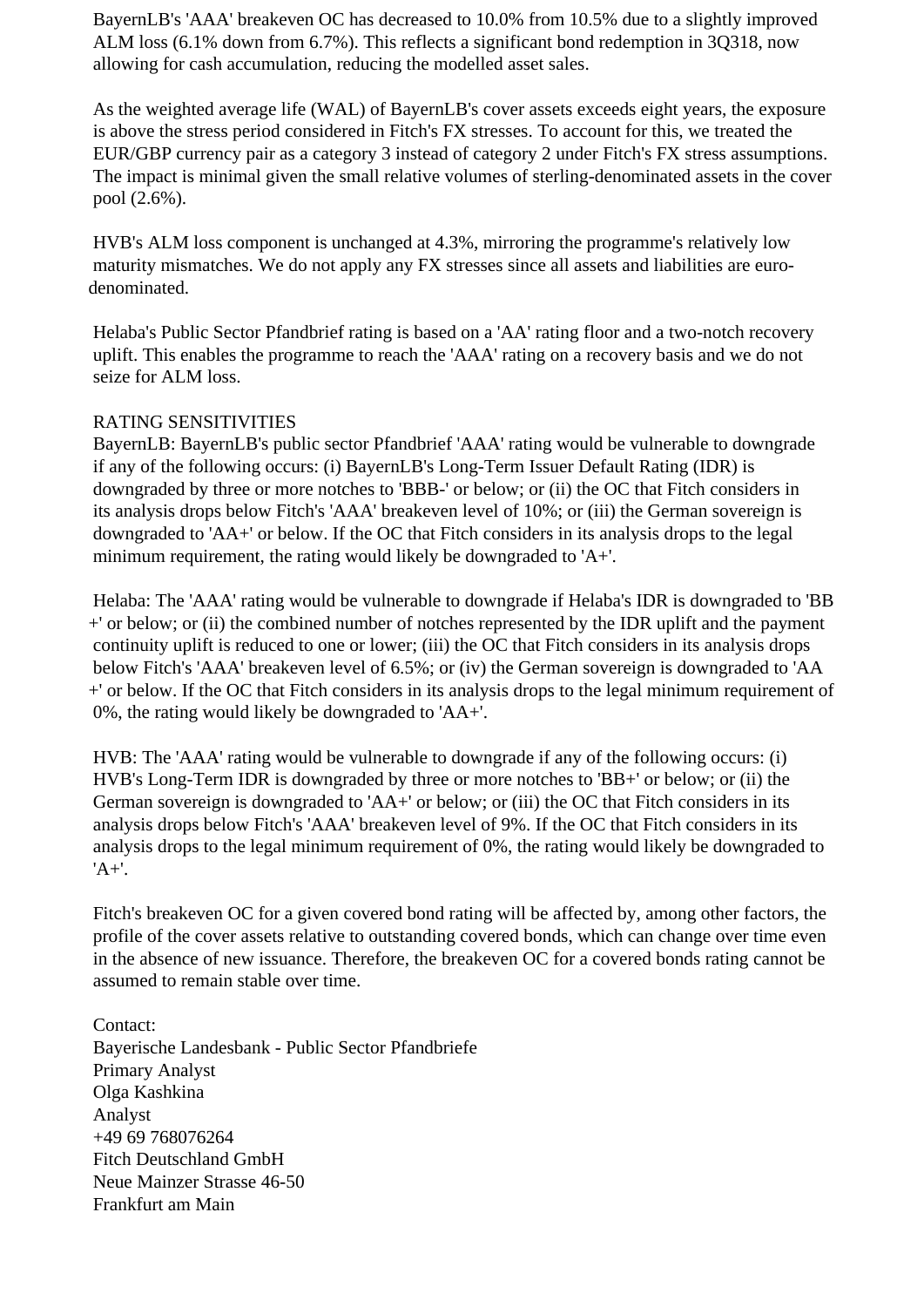Secondary Analyst Vessela Krmnicek, CFA **Director** +49 69 768076 298

 Landesbank Hessen-Thueringen Girozentrale - Public Sector Pfandbriefe Primary Analyst Thomas Kaber Associate Director +49 69 768076 172 Fitch Deutschland GmbH Neue Mainzer Strasse 46-50 Frankfurt am Main

 Secondary Analyst Olga Kashkina Analyst +49 69 768076264

 UniCredit Bank AG - Public Sector Pfandbriefe Primary Analyst Thomas Kaber Associate Director +49 69 768076 172 Fitch Deutschland GmbH Neue Mainzer Strasse 46-50 Frankfurt am Main

 Secondary Analyst Jan Seemann Director +49 69 768076 112

 Committee Chairperson Rebecca Holter Senior Director +49 69 768076 261

 Media Relations: Athos Larkou, London, Tel: +44 20 3530 1549, Email: athos.larkou@thefitchgroup.com.

Additional information is available on www.fitchratings.com

 Applicable Criteria Bank Rating Criteria (pub. 12 Oct 2018) https://www.fitchratings.com/site/re/10044408 Covered Bonds Rating Criteria (pub. 08 Oct 2018) https://www.fitchratings.com/site/re/10047240 Covered Bonds and CDOs Public Entities' Asset Analysis Criteria (pub. 09 Nov 2018) https://www.fitchratings.com/site/re/10049366 Fitch's Interest Rate Stress Assumptions for Structured Finance and Covered Bonds - Excel File (pub. 02 Feb 2018) https://www.fitchratings.com/site/re/10018863